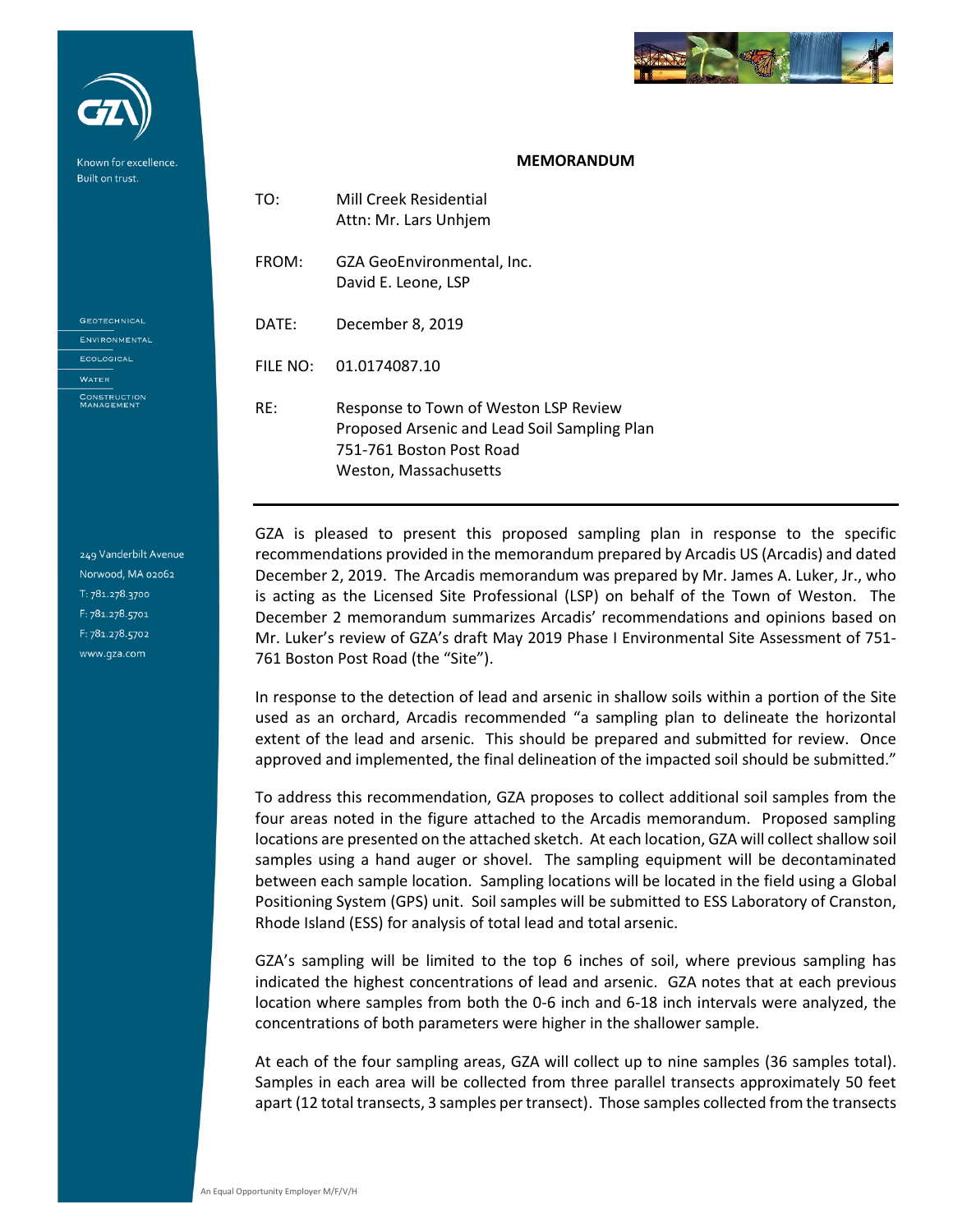

December 8 2019 File No. 01.0174087.10 Mill Creek Residential – Weston, MA Page | 2

*Proactive by Design* closer to the area of the former orchard will be analyzed first. If average concentrations of lead and/or arsenic in samples from the first transect exceed their respective Massachusetts Contingency Plan (MCP; 310 CMR 40.0000) Method 1 S-1 & GW-2/GW-3 Standards (residential standards), the samples from the next transect will be submitted for analysis. If average lead and/or arsenic concentrations in the second transect exceed their respective Method 1 S-1 & GW-2/GW-3 Standards, the samples from the third transect will be submitted for analysis. Should average lead and/or arsenic concentrations from the third transect exceed their respective MCP Method 1 S-1 & GW-2/GW-3 Standards, additional samples will be obtained from those areas following the methodology outlined above.

Results of the sampling and analysis will be tabulated and a figure outlining the area of elevated lead and arsenic (as compared to MCP Method 1 S-1 & GW-2/GW-3 Standards) will be developed. The table and figure will be provided to Arcadis for review, and will be incorporated into future soil management documentation developed for construction activities.

J:\170,000-179,999\174087\174087-10.MJO\ZBA Meeting and Prep\Mill Creek - Weston - Additional Sampling - 2019-12-08.docx